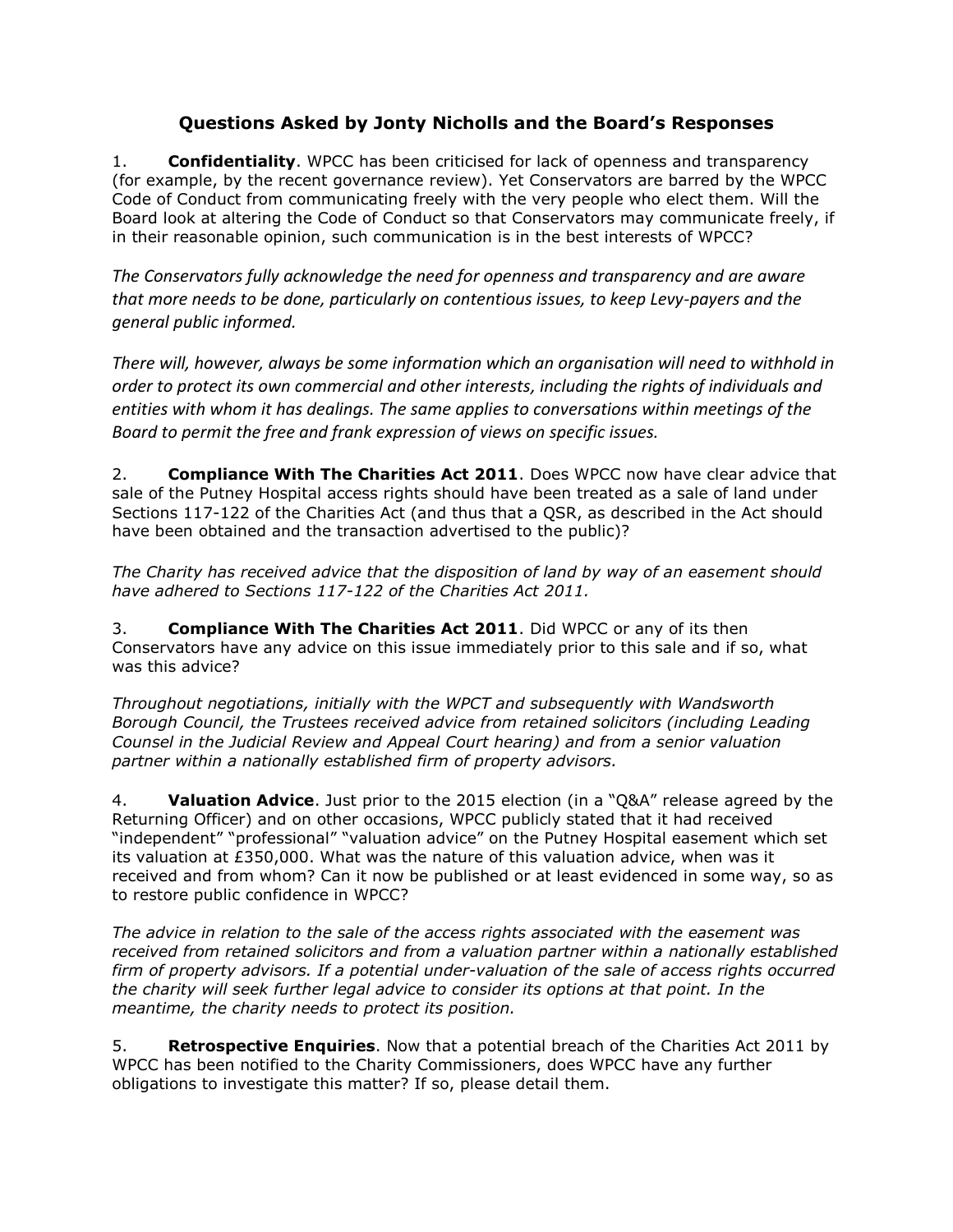*A copy of the letter from Charity Commission dated the 22nd October 2015 to Wimbledon and Putney Commons Conservators is attached and sets out the Regulator's requirement for Conservators to implement their Formal Action Plan. That Action Plan was formally adopted by the Board at its meeting on the 11th November 2015.*

6. **Valuation Of Access Rights**. Does WPCC plan to publish any 3rd party valuation at all of the Putney Hospital access rights, whether that be one already obtained or one it plans to commission?

*A QSR was commissioned by a small number of Conservators who are members of the Audit and Risk Committee and there is a valuation "on the table" which indicates there is a significant difference between what the charity secured and what the valuation could have been. There is disagreement within the Board as to whether the QSR sought from the firm of valuers, reflected all relevant factors and circumstances that needed to be considered. . Through the implementation of the Formal Action Plan set out by the Regulator, a QSR will be commissioned taking into account any relevant factors and circumstances at the time of the original transaction, to determine if the charity has suffered a loss.*

7. **Value of Retrospective Enquiries**. Has WPCC obtained advice as to there being any realistic prospect of recovering any part of the alleged under-valuation of the Putney Hospital access rights from any of the parties involved, including insurers? If not, when would it expect to obtain this?

*Having obtained a retrospective valuation taking into account all relevant factors and circumstances at the time of the original transaction, the Regulator advises that if there is any significant difference in valuation the Trustees should seek further legal advice on whether it is appropriate and feasible to recover this loss and from whom.*

8. **What is the plan of action** which has been agreed with the Charity Commission?

*See the attached Charity Commission letter.*

9. **Vacant Seat**. When will WPCC hold an election to replace the Conservator who recently resigned?

*The Board will be considering this matter at its December 2015 Board meeting.*

10. **Use of Commons Assets by 3rd Parties**. Will the Board agree to collate and publish, for the benefit of levy-payers, and also for the purpose of flushing out any unwitting and undiscovered breaches of the 2011 Charities Act, a schedule describing the assets involved, length and principle terms of all current arrangements for the use of Commons assets by  $3<sup>rd</sup>$  parties, including, but not limited to, the golf club car park, the bowling green, Putney Lower Common tennis courts, cricket pitches on the Commons, advertising hoardings and the "Spencer benches"?

*It is the responsibility of the Board of Trustees of the charity to manage assets held by the Charity. A schedule of the assets should be a matter of public record and will be made available to the extent consistent with normal considerations applying to commercial confidentiality.*

11. **Recall Mechanism**. Given that there has been considerable and understandable disquiet amongst levy-payers as a result of WPCC's recent media statements, would the